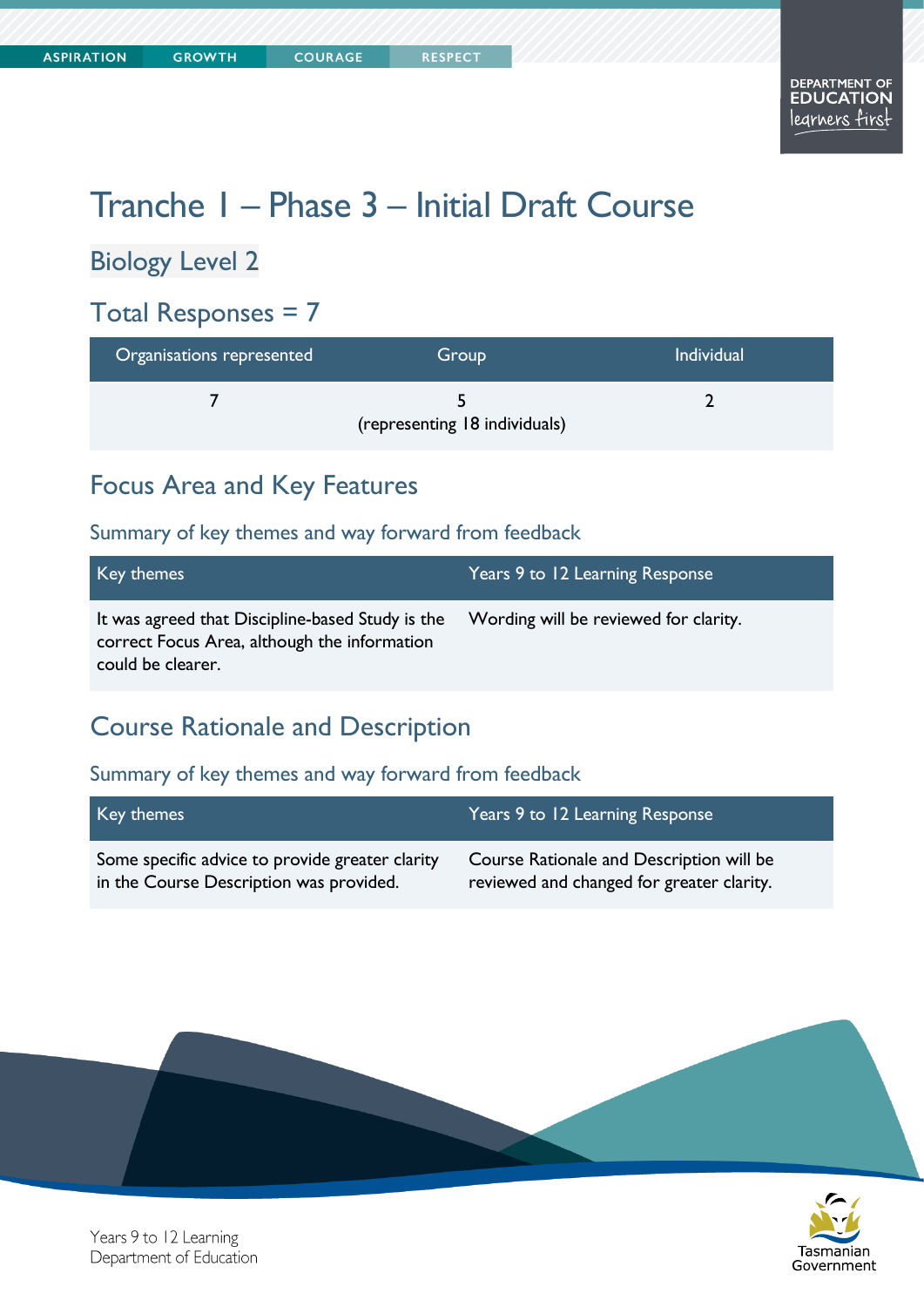### Integration of General Capabilities

#### Summary of key themes and way forward from feedback

| Key themes                                     | Years 9 to 12 Learning Response                    |
|------------------------------------------------|----------------------------------------------------|
| The links with the General Capabilities within | Further explicit links to the General Capabilities |
| the course are not explicit apart from in      | throughout the Course Document will be             |
| Appendix 6.                                    | considered.                                        |

### Pathways

#### Summary of key themes and way forward from feedback

| Key themes                                                      | Years 9 to 12 Learning Response                                                          |
|-----------------------------------------------------------------|------------------------------------------------------------------------------------------|
| Pathways in from other TASC courses was<br>queried.             | The pathways in will be reviewed.                                                        |
| Greater detail on awards from Year 10 Science<br>was requested. | Although useful, recommend awards received is<br>outside the scope of a Course Document. |

### Course Requirements

| Key themes                                                                    | Years 9 to 12 Learning Response                                                                                                                             |
|-------------------------------------------------------------------------------|-------------------------------------------------------------------------------------------------------------------------------------------------------------|
| There was some confusion between Access and<br>Resources for this course.     | To provide clarity:<br>Access is previous knowledge and skills<br>required of the learner.<br>• Resources relates to what is required from<br>the provider. |
| There was a request for greater detail about<br>dangerous materials required. | More detail about the health and safety issues<br>will be considered within the limitations of the<br><b>Course Document.</b>                               |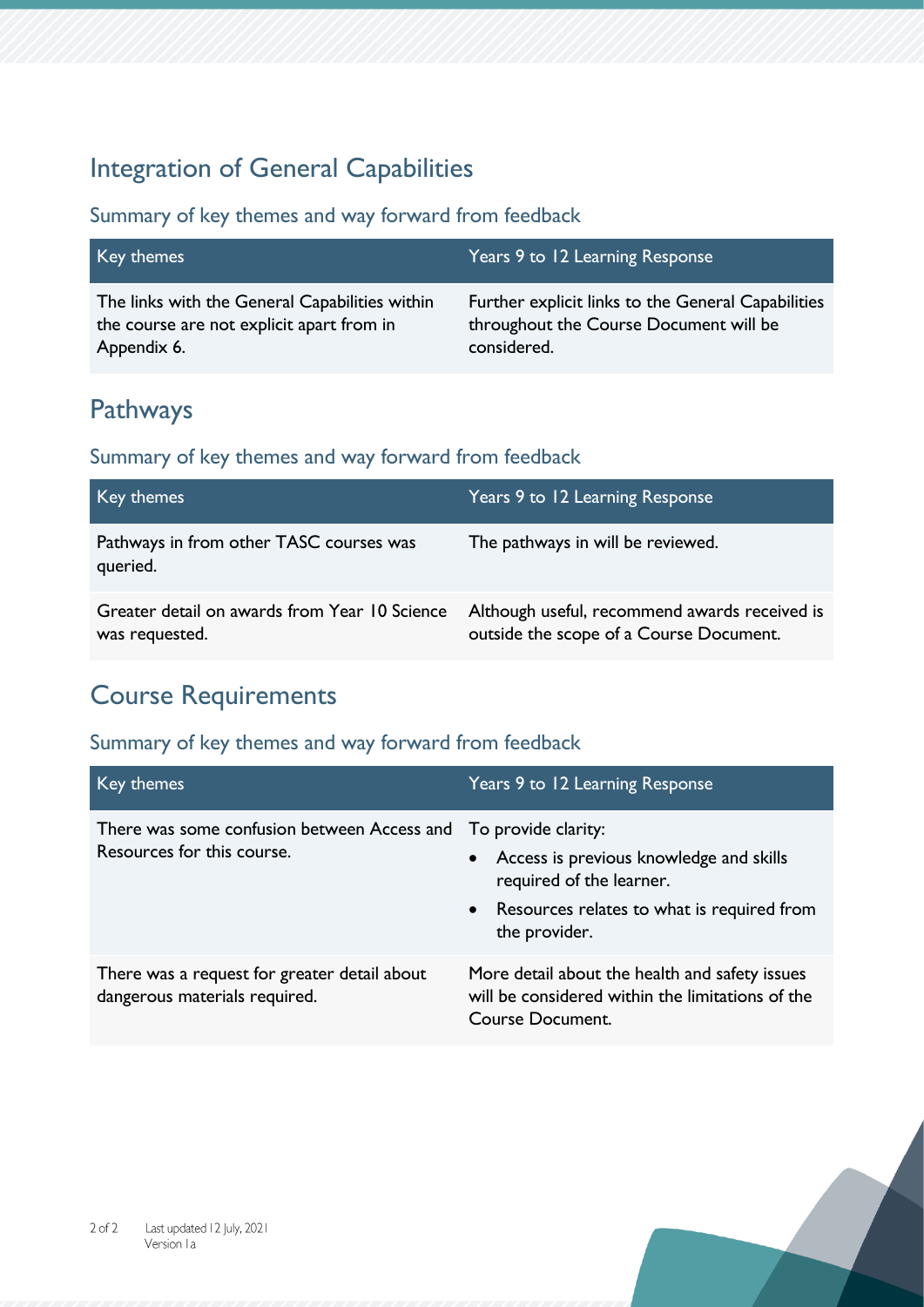# Course Structure, Delivery and Progression

Summary of key themes and way forward from feedback

| Key themes                                                                   | Years 9 to 12 Learning Response                                                                |
|------------------------------------------------------------------------------|------------------------------------------------------------------------------------------------|
| There was some comment on how clear this<br>section was.                     | The clarity of this section across all courses is<br>being reviewed by Years 9 to 12 Learning. |
| There was comment on the appropriate<br>sequence of modules for this course. | The sequence of modules will be reconsidered.                                                  |

### Module Content

| Key themes                                                                                               | Years 9 to 12 Learning Response                                                                                                                               |
|----------------------------------------------------------------------------------------------------------|---------------------------------------------------------------------------------------------------------------------------------------------------------------|
| Learning Outcomes need greater detail.                                                                   | Learning Outcomes will be reviewed to make<br>them more explicit.                                                                                             |
| The difficulty of the content was questioned,<br>particularly in relation to literacy requirements.      | The content will be reviewed to ensure the<br>level of learning is appropriate, and support will<br>be provided before the proposed course is<br>implemented. |
| The brevity and repetition within the Module<br>Content was a universal theme.                           | The Module Content will be reviewed to<br>address this within the constraints of the<br><b>Course Document.</b>                                               |
| It was affirmed the detail in Appendix 6 is<br>required to understand how the course might<br>be taught. | Appendix 6 will be reviewed to ensure further<br>clarity of detail.                                                                                           |
| The ability for learning to occur within<br>"Themes" was welcomed.                                       | Further development will work to ensure this<br>ability.                                                                                                      |
| Some specific advice about the Module Content<br>was received.                                           | All specific advice will be considered for the<br>final draft of the Course Document.                                                                         |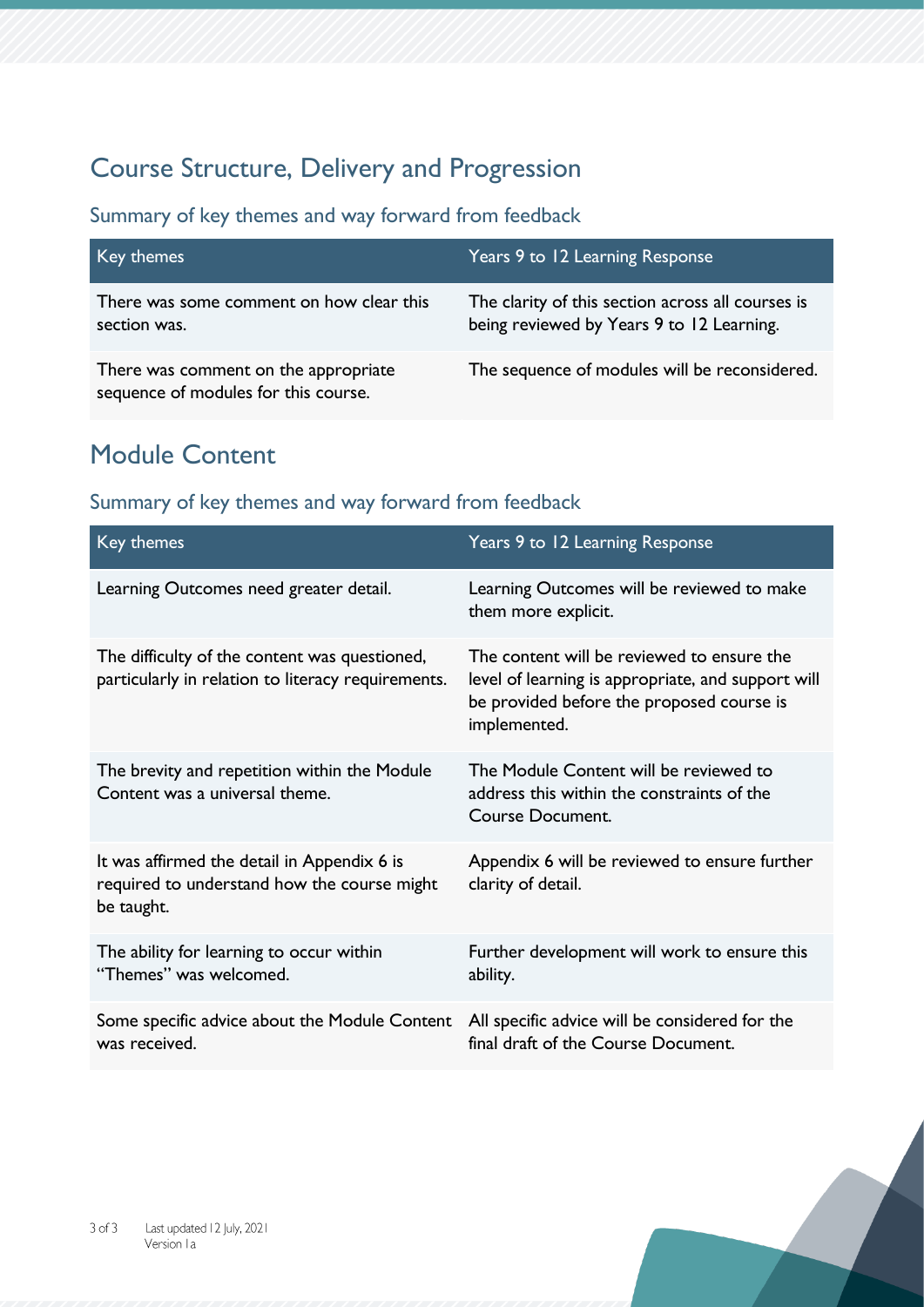# Criteria and Standards

#### Summary of key themes and way forward from feedback

| Key themes                                                                            | Years 9 to 12 Learning Response                                                   |
|---------------------------------------------------------------------------------------|-----------------------------------------------------------------------------------|
| Some specific advice about the Criteria and<br>Standards was received, in particular: | All this advice will be considered for the final<br>draft of the Course Document. |
| • The accessibility of Criteria and Standards as<br>they are currently worded         |                                                                                   |
| • Some standard elements appearing to be<br>missing or unclear.                       |                                                                                   |

# Appendix 1 - Line of Sight

### Summary of key themes and way forward from feedback

| Key themes                                                                                                                                           | Years 9 to 12 Learning Response                                          |
|------------------------------------------------------------------------------------------------------------------------------------------------------|--------------------------------------------------------------------------|
| Including the words from the Criteria would<br>make the table clearer.                                                                               | This will be considered across all courses by<br>Years 9 to 12 Learning. |
| Some advice was received about how difficult it<br>was to navigate the Course Document as it is<br>not as well organised as the Line of Sight Table. | This will be considered across all courses by<br>Years 9 to 12 Learning. |

# Appendix 2 – Alignment to Curriculum Frameworks

| Key themes                               | Years 9 to 12 Learning Response                                |
|------------------------------------------|----------------------------------------------------------------|
| The purpose of this section was queried. | This section will be reviewed considering the<br>advice given. |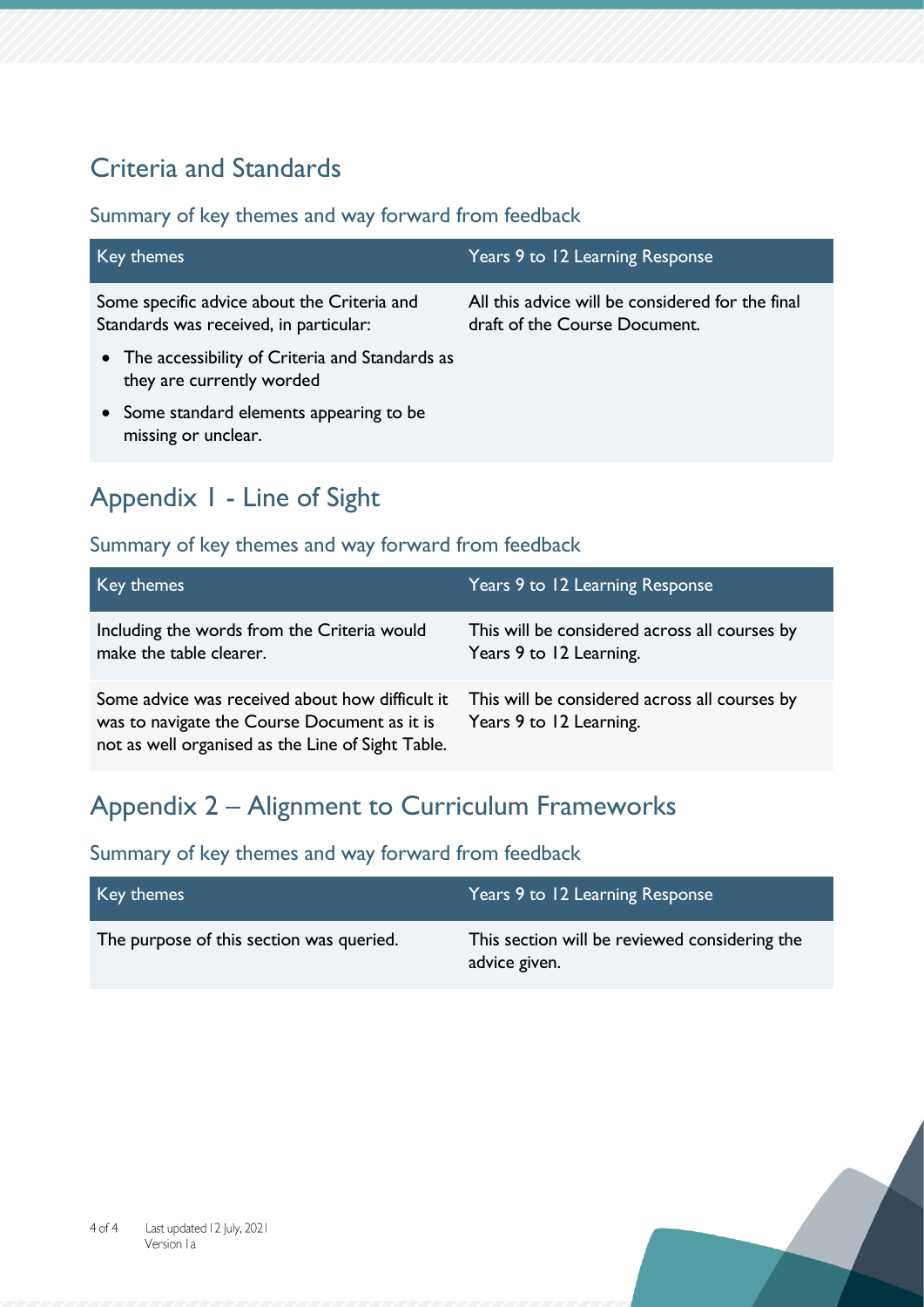# Appendix 3 – Work Requirements

Summary of key themes and way forward from feedback

| Key themes                                                                                                                                                  | Years 9 to 12 Learning Response                                                                                                                                                      |
|-------------------------------------------------------------------------------------------------------------------------------------------------------------|--------------------------------------------------------------------------------------------------------------------------------------------------------------------------------------|
| The number of hours required for the Work<br>Requirements was queried.                                                                                      | The size of the Work Requirements will be<br>considered.                                                                                                                             |
| More detail was requested for each of the<br><b>Work Requirements.</b>                                                                                      | Greater detail will be considered and included<br>either in the Work Requirements themselves<br>(within the constraints of the Course<br>Document) or within an additional appendix. |
| It was considered that the Work Requirements<br>should be included in the same section as the<br>module they are associated with to make<br>greater senses. | This will be reviewed across all courses by<br>Years 9 to 12 Learning.                                                                                                               |

# Further Appendices

| Key themes                                                                                                                             | Years 9 to 12 Learning Response                                                   |
|----------------------------------------------------------------------------------------------------------------------------------------|-----------------------------------------------------------------------------------|
| The information within the additional appendix<br>is considered vital.                                                                 | This appendix or the information it contains will<br>be maintained in the course. |
| Most respondents wanted the information in<br>the additional appendix to be included in the<br>body of the course for greater clarity. | This will be reviewed across all courses by<br>Years 9 to 12 Learning.            |
| Some information in the appendix was queried.                                                                                          | This information will be reviewed to respond to<br>feedback.                      |